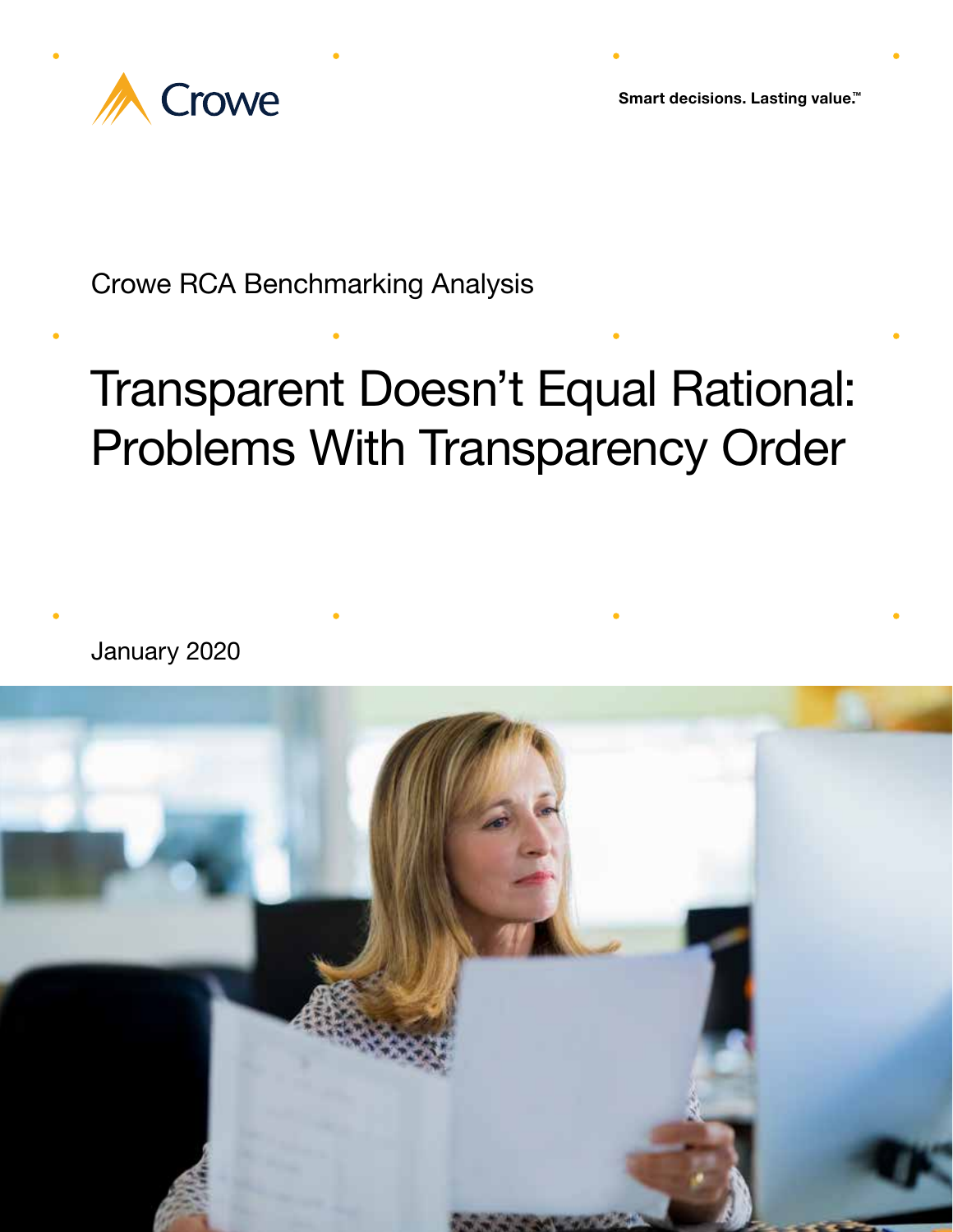President Donald Trump's recent executive order on price transparency touched a nerve for many healthcare consumers who seek practical information for purchasing decisions about "shoppable" medical care (that is, services offered by multiple providers for which consumers can compare prices and quality). Although the order addresses convincing – but not surprising – disparities in price across like services, it does not portray what the shopping process might need to look like for consumers, nor does it explain what information they might encounter to make the best decisions for their health.

## This is a long way from the online shopping experience.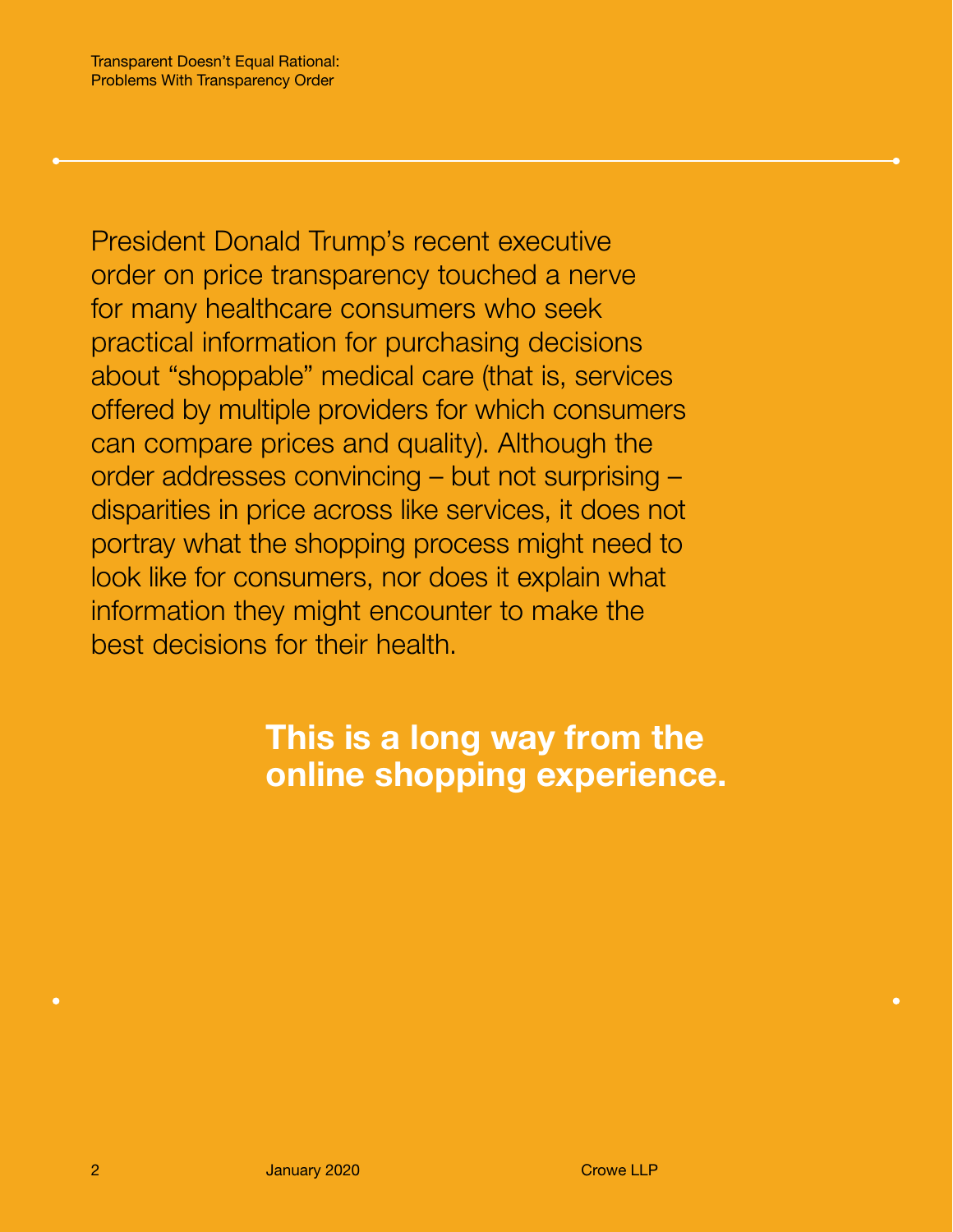To further study this topic, Crowe utilized its proprietary Crowe Revenue Cycle Analytics (RCA) solution, which captures every patient transaction for more than 1,200 hospitals nationally for purposes of automating hindsight, accounts receivable valuation, and net revenue analyses. Within its benchmarking database, Crowe analyzed a portfolio including 45 states and comprising 707 hospitals within Medicaidexpansion states and 445 hospitals in nonexpansion states, as of 2019. Crowe combines financial transaction information with 835/837 account-level data to produce

comparative metrics. These metrics include accounts receivable, denials, bad debt, credit balance, and cash to expected pay.

Crowe analyzed its national hospital database of 100 common outpatient procedures priced at more than \$500 in gross charges (the list price that hospitals post in their system), assuming that more shopping around would occur on higher-dollar items. Crowe also reviewed the average allowable revenue (the amount actually paid) for each of the outpatient procedures studied.

#### Exhibit 1: Disparity in gross charges and amounts paid for high-cost procedures

Top 100 outpatient procedures (> \$500 in gross charges)



% difference between highest and lowest allowed amount for each procedure

Source: Crowe analysis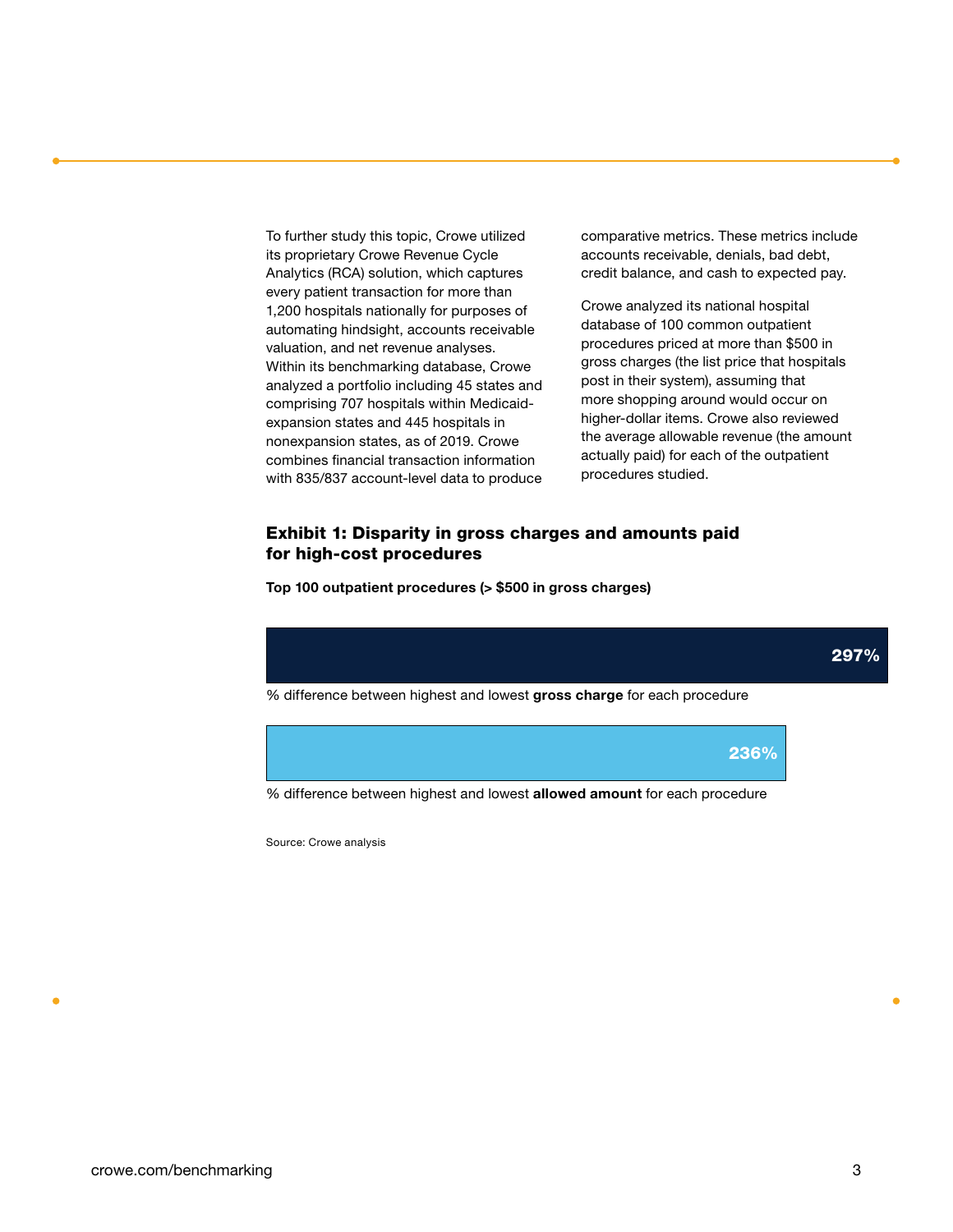Overall, the national disparity between gross charges for each procedure was significant, exhibiting on average a 297% difference between lowest and highest gross charge for each individual procedure (Exhibit 1). The national disparity between allowable revenue (the expected payment) for each procedure also was notable at 236%. It is not uncommon for some disparity nationally, as numbers represent different labor markets and – to some degree – different economic and managed care negotiation circumstances. That said, an example of this disparity is Current Procedural Terminology (CPT) code 99285 (high-severity, potentially life-threatening, emergency room visit) in which the highest (top 5% of hospitals) gross charge was \$3,499 and the lowest (bottom 5% of hospitals) gross charge was \$692, representing a 406% difference. This differential also holds true for the allowed amounts, in which the highest (top 5% of hospitals) exhibited a payment

expectation of \$736, whereas the lowest (bottom 5% of hospitals) exhibited a payment expectation of only \$192.

This trend is also evident on a local basis. For example, Crowe reviewed a standard magnetic resonance imaging (MRI) procedure within a metropolitan area of more than 3 million people and noted the following, as shown in Exhibit 2:

- 115% difference between the highest (top 5% of hospitals) average gross charge (\$4,548) and the lowest (bottom 5% of hospitals) gross charge (\$2,115), with the median at \$3,105
- 126% difference between the highest (top 5% of hospitals) allowed amount (\$1,390) and the lowest (bottom 5% of hospitals) allowed amount (\$615), with the median at \$917

This differential shows that two patients could undergo the exact same MRI procedure, with one paying \$1,390 and the other paying \$615.



#### Exhibit 2: Disparity in knee MRI charges and amounts paid, metropolitan area > 3 million people

Source: Crowe analysis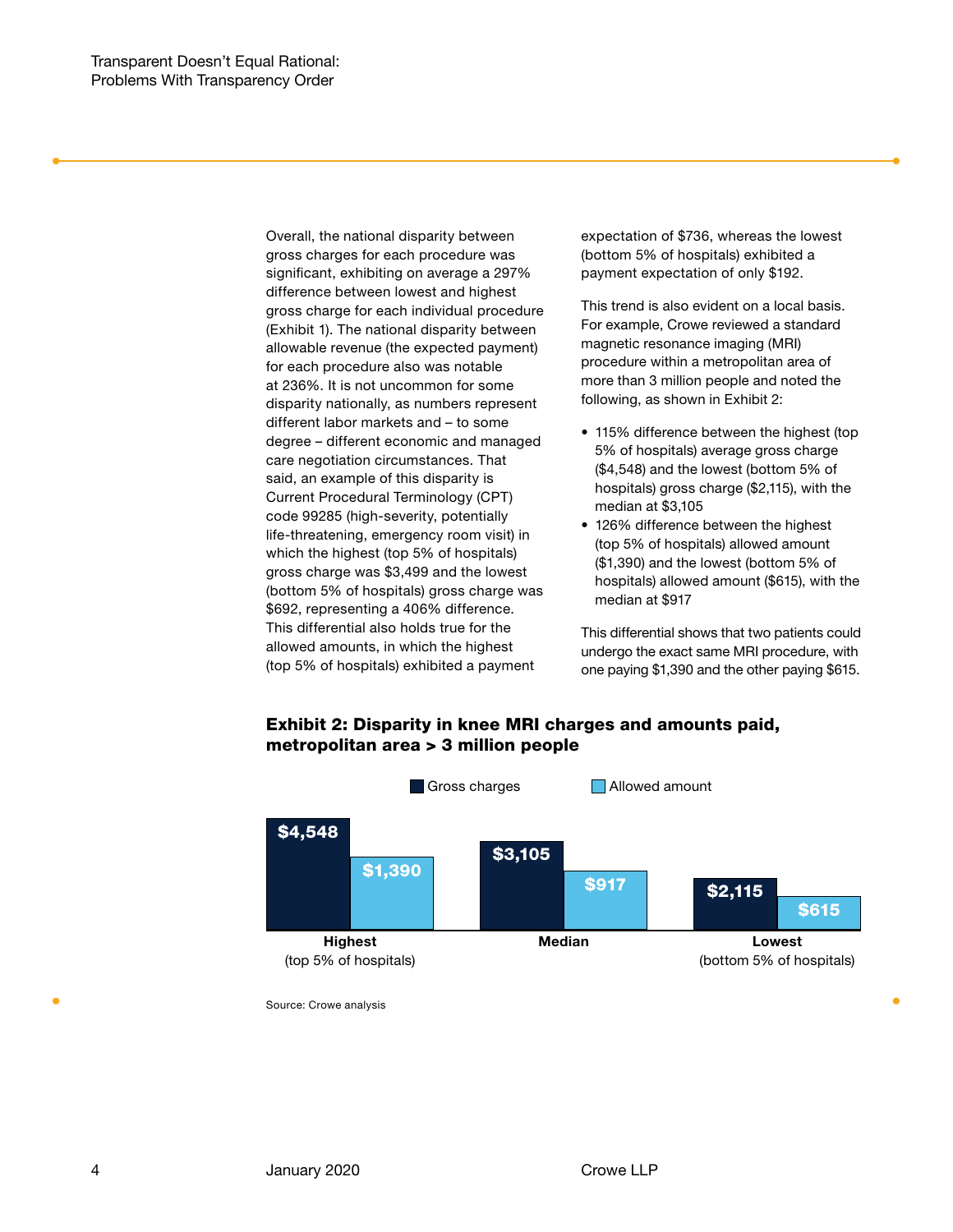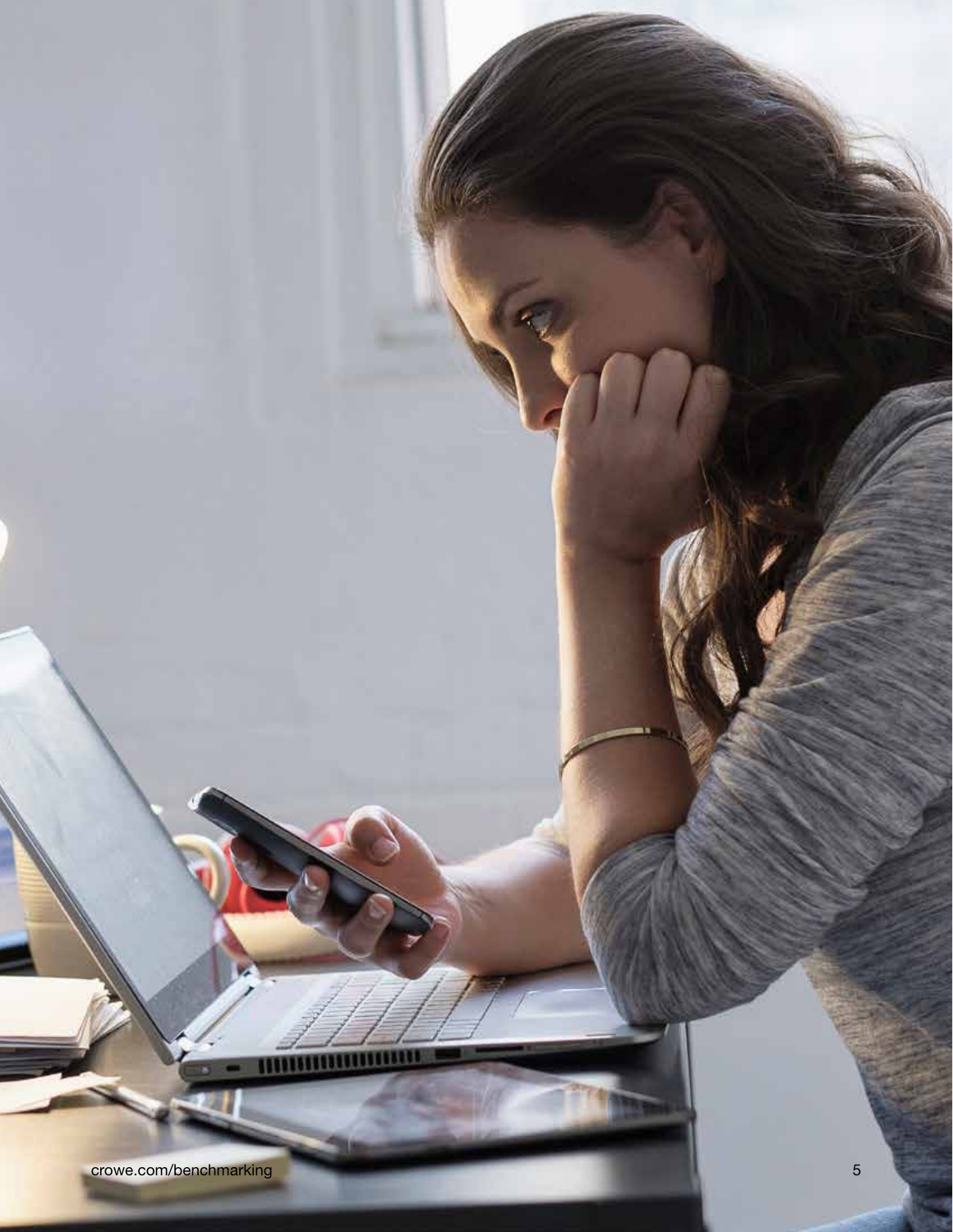In the future, patients might be able to actively shop for and select a medical service (such as a knee MRI) based on a transparent pricing tool. But it should be noted that a process based on price does not take into account the many other factors that a consumer typically might consider during the normative purchasing process.

That is, to place common procedures into a commodities category based purely on price means that the consumer selection process does not consider other determinants such as:

- Brand value perception. Whom do I trust?
- Consumer ratings. What have other patients experienced?
- Quality of care. How do I know the provider is good?
- Convenience and accessibility. Where is the provider located?
- Customer experience. How well does the provider treat me?

And most important:

• Urgency. Do I have time to comparison shop? In the previous example of the price disparity of CPT code 99285, it is doubtful that a patient will shop for the lowest price in that circumstance.

Overall, U.S. consumers have grown accustomed to convenient online shopping, which allows them to easily and quickly comparison shop.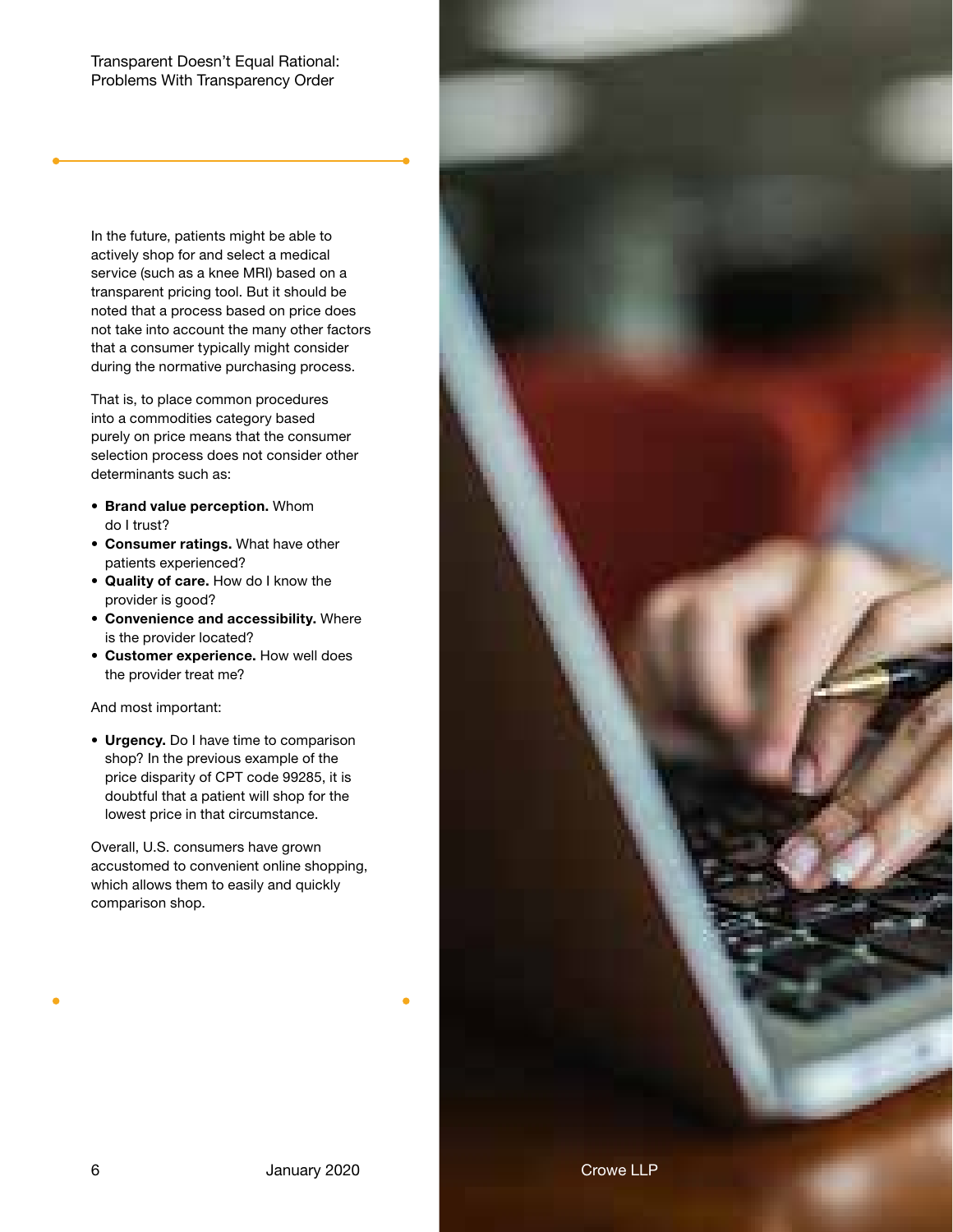Somewhere beneath the political and policy debates about economic drivers of transparent pricing is the true, hidden desire of most patients or consumers – rational pricing. Consumers want to understand the confusing disparity among prices for similar services. As such, an increase in transparency, which creates a lower standard deviation on pricing between hospitals for similar services, will allow consumers to apply their normative, rational purchasing criteria. Hospitals that can clearly state the total price to be paid for a set of clinical services – before those services are delivered – and then charge only that price after the services are delivered will give consumers basic information they need to make rational decisions.